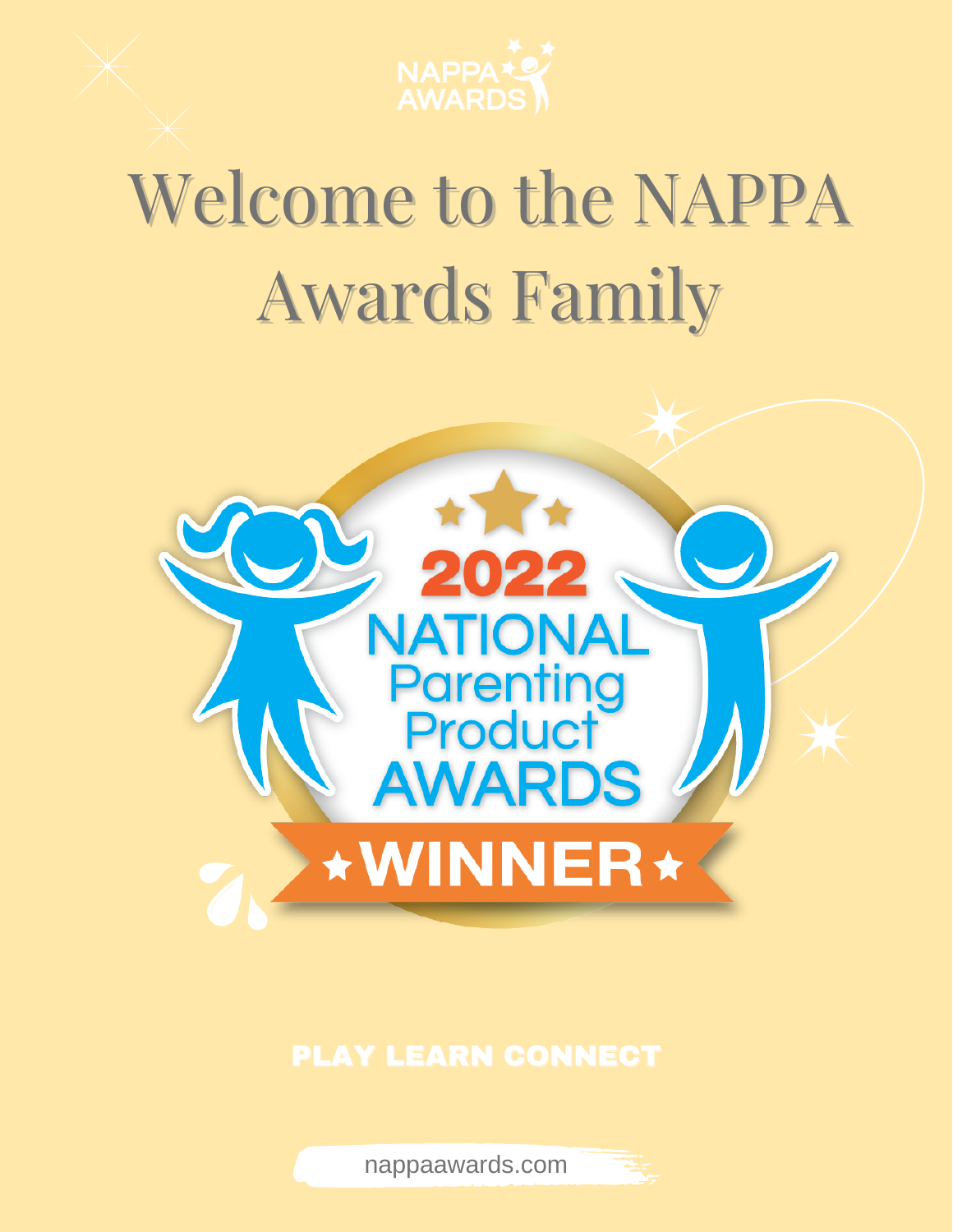

## **HappyKids**

Congratulations on being recognized as the best in the industry. We're so excited to welcome you into our NAPPA Awards family and we can't wait to celebrate you.

As we begin our announcements of your win, now is a great time for you to also begin promoting your prestigious recognition. Request and proudly display your winning seal; send out a press release and start sharing on social media. Don't forget to tag NAPPA Awards as you like, comment and share on all channels.

Facebook: [@NAPPAAwards](https://www.facebook.com/NAPPAawards/) Instagram: [@NAPPAAwards](https://www.instagram.com/nappaawards/?hl=en) Twitter: [@NAPPAAwards](https://twitter.com/nappaawards?lang=en) Pinterest: [@NAPPAAWARDS](https://pl.pinterest.com/NAPPAawards/_created/)

Hashtags: #nappaawards #nappawinner #playlearnconnect

#### Your Dedicated Website Post

#### 2022 NAPPA Award Winner: [HappyKids](https://www.nappaawards.com/product/happykids/)

#### Using Your NAPPA Award Seal

As a NAPPA Award winner, you will receive a complimentary seal with the year of win to use on packaging, in marketing, on your website, social media channels and in print and online advertising.

For subsequent years, you have the option to purchase a "lifetime" non-dated seal to use so long as the winning product has not substantially changed, or you can purchase an updated seal for a new year.

To request your complimentary winning seal, complete this form: NAPPA AWARDS SEAL [REQUEST](https://www.nappaawards.com/seal-request/)